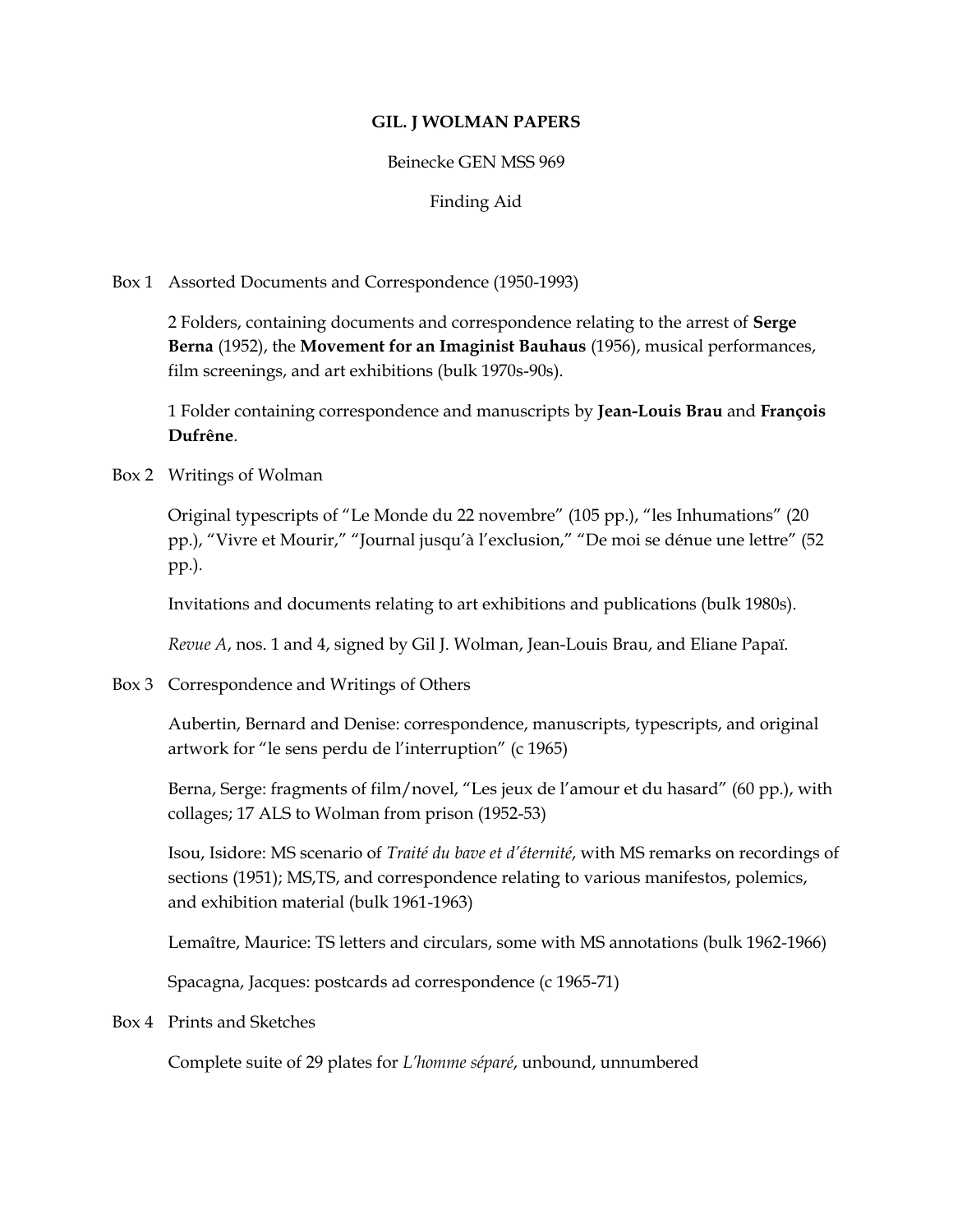53 pages of tracing paper with stylized ink portraits in outline, possibly preparatory studies for *Duhring Duhring*

Box 5 Early Lettrist Material

Manuscripts, typescripts, and original artwork documenting the *mégapneumes* and interactions among Wolman, Debord, Berna, Brau, and Lemaître (c 1950-1953), with poster for Lettrist recital at the Tabou, advertising performances by Isou, Pomerand, Dufrêne, Brau, Wolman, Lemaître, Berna, and others.

Box also contains: correspondence relating to art exhibitions, preparatory work for *Duhring Duhring*; a collection of poscards, letters, and mail art, correspondents including: Ralph Rumney, Greil Marcus, Gérard Berréby, Giorgio Gallizio, Villeglé, Denise Aubertin, Piero Simondo, and others (c 1975-1991).

- Box 6 Documents and Correspondence Relating to Exhibitions (c 1972-1995)
- Box 7 "L'Anticoncept (1951)

MS, TS drafts and notes, proofs corrected in multiple hands, with production material and documents relating to the premiere and reception, including a MS petition against the banning of *L'Anticoncept* (1951).

Documents and correspondence relating to the rerelease of the film c. 1990

Box 8 Tracts, Reviews, Publicity Mainly Relating to Lettrist Cinema

Publicity relating to Lettrist films *L'Anti-Concept* and *Trait de bave et d'éternité* (early 1950s)

Lettrist tracts and publications, also 1950s, some with manuscript annotations, including *L'Internationale Lettriste* no. 1; *Potlach* (various issues), "Toutes ces dames au Salon," "Si vous vous croyez Du Génie," "Construisez vous-mêmes une petite situations sans avenir"

Publicity and correspondence relating to exhibitions (bulk 1980s)

Box 9 Manuscripts, Correspondence, Photographs

Early theoretical manuscripts by Wolman and Jean-Louis Brau (1950), with *Front de la Jeunesse*, no. 1 (1950) signed by Tristan Tzara (?)

Original photographs for the artist's book *Haute Ville* (1987), with assorted photographs of Wolman with friends, artworks, exhibitions.

Postcards from Michèle Bernstein, Ralph Rumney, Jacques Spiess, and others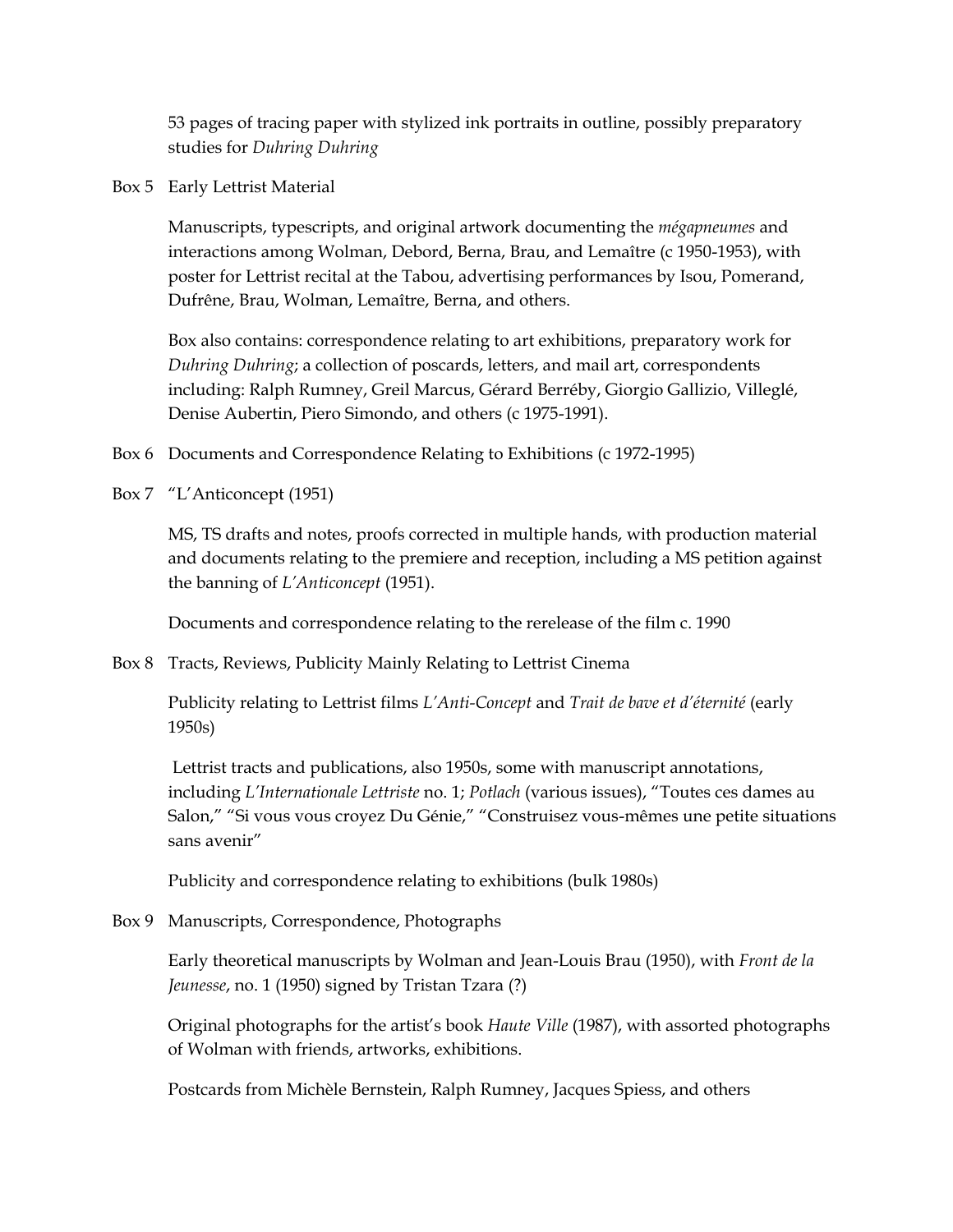Tracts signed by Wolman, Brau, and Dufrêne (1962-64)

Publicity, revues, and correspondence relating to Wolman's artistic career (bulk 1980s), also including *Ou*, no. 32, with 3 pp. MS annotations by Henri Chopin (1967).

Box 10 Writings by Wolman

*Peinture Dépeinte/Les inhumations* (471 pp.)

3 notebooks, c. 52 pp. MS, with 30 loose pages, MS, including color "calligraphiées" (c. 1993)

Unidentified MS, 231 pp. (1993)

Box 11 Publicity and Correspondence, Mainly Relating to Wolman Publications and Exhibitions (1960-1990, bulk 1970s-1980s)

Box 12 *Les Entrepôts d'Ivry*

Manuscript, typescript, and publication materials

Box 13 Sound Recordings

Box 14 Books, Exhibition Catalogs, and Other Material

Books by Wolman include *Fin de Communication* (1985), *L'homme séparé* (no. 39 of 150, signed)

Exhibition materials relating to Wolman and Raymond Hains, also *Le Demi-Siècle Lettriste* (Galerie 1900-2000)

Unidentified typescript (22 pp., 1994)

Box 15 Early Manuscripts and Lettrist Tracts

Wolman manuscript adaptation of Albert Camus, *L'Etranger* (c. 1945)

Wolman manuscripts relating to "mégapneumes" (approx. 180 pp., c. 1950-51)

Isidore Isou, typescripts with manuscript corrections, relating to the schism of 1952: "Contre l'Internationale Lettriste," "Nouvelles explications sur les scissionistes réactionnaires de l'Internationale"

*Touchez pas aux Lettristes* (tract), *Transit* (3rd trimester 1949), with MS postcard from François Dufrêne

Box 16 Miscellaneous Typescripts and Correspondence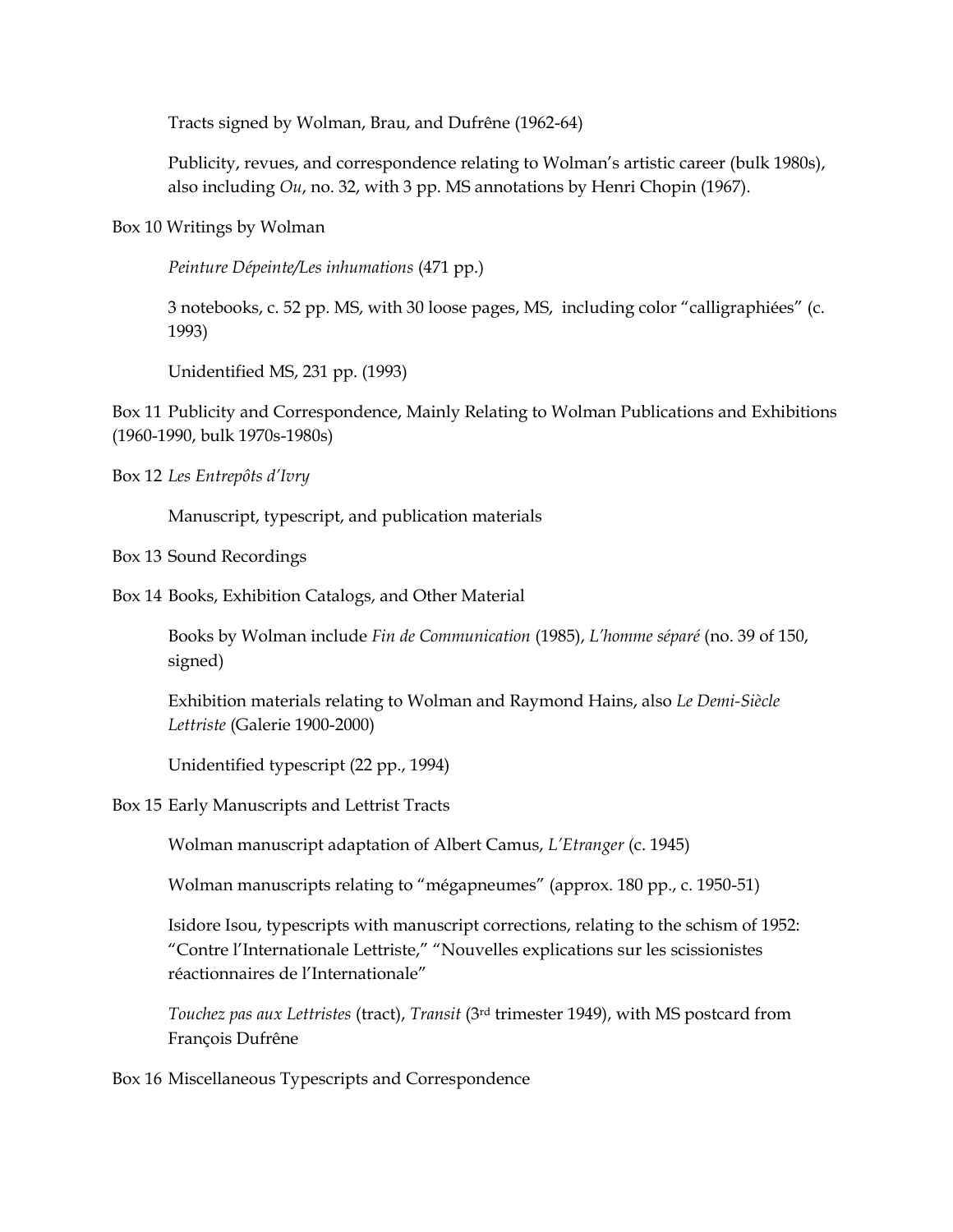Unidentified typescript, 5 pp., with manuscript corrections of Serge Berna

2 Typescripts, c. 1962: "Sur ma qualité de lettriste: Sur mon inconditionanalité et ses limites," "Le point final d'un ténébreuse affaire"

Duhring Duhring, early version, typescript (80 pp.)

Box 17 Writings of Wolman (1964-1989)

Miscellaneous manuscripts and typescripts relating to *Oeil de Boeuf* (1975), c. 75 pp. total.

Text of *L'homme séparé*, TS, 29 pp.

"L'homme est étendu sur la plage," MS, 23 pp.

Miscellaneous manuscripts relating to Lettrist exhibition (1964)

"Séparer/vivre," MS, 123 pp., with 3 pp. TS

Notebook relating to various projects, c. 1988, with ather miscellaneous drafts, c. 1978- 89.

Box 18 Correspondence and Writings by Others

Jean-Louis Brau, 14 letters, with 5 drafts, MS and TS, c. 1950-1964

François Dufrêne, drafts, postcards, and material relating to exhibitions, c. 1965-1980

Isou, *Le traité de bave et de l'éternité*, scenario for sound recordings, TS

Box 19 Writings by Wolman

*La nuit n'est pas un endroit pour mourir*, film scenario, MS notebook, c. 35 pp. (1971)

Portrait sketches, possibly relating to *Duhring Duhring* (photocopies, 1979)

*De l'Anticoncept à l'anticoncept, 1950-1990*, typescript marked "version du 22 avril 1990"

Box 20 Notes and Drafts

5 notebooks, c. 150 pp. MS

*Le livre des mots*, complete in 5 volumes, with montages made from photocopies

*Duhring Duhrinig*, TS, 74 pp., dated October 2, 1976, with MS annotations

Box 21 Correspondence and Writings of Guy Debord

28 letters, MS and TS, from Debord to Wolman, c. 1952-1956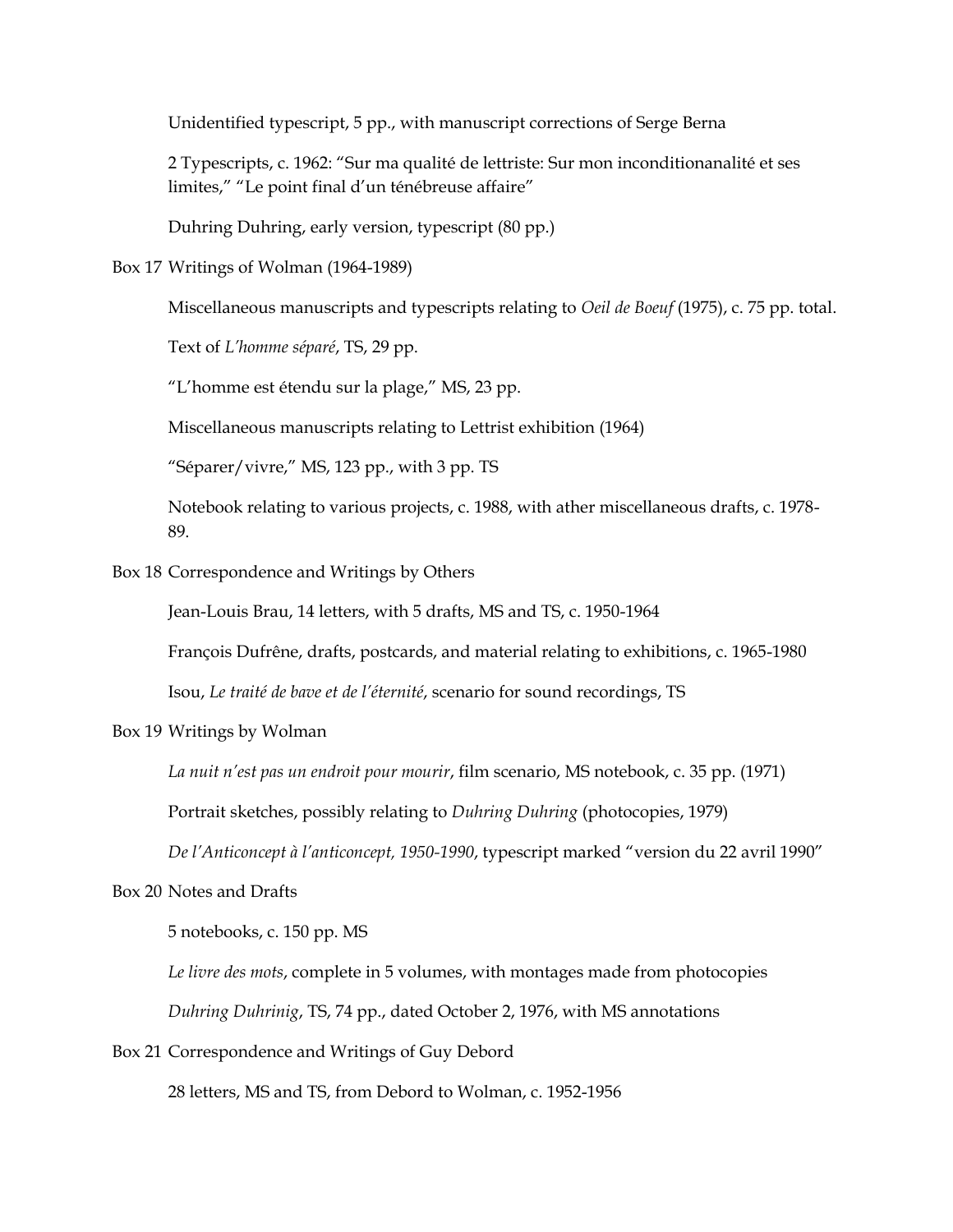*La provocation lettriste sert toujours à passer le temps*, 3 pp. MS (published in *L'Internationale Lettriste*, no. 2)

*Circonstances de l'esprit nouveau/La revolution est déjà commence*, 2 pp. MS

Preparatory material for *L'Internationale Lettriste*

"On aurait retrouvé la Trace du mystérieux," 1 p. MS

MS note, 1 pp., on press clipping relating to *Le film est déjà commence*

Maling list for *Potlatch*, including addresses of Breton, Cocteau, Queneau, Aragon, Ribemont-Dessaignes, Isou, *France-Soir, France Roche, Libération*, *L'Humanité,* etc.

MS relating to *Hurlements en faveur de Sade*, 2 pp.

Draft of text on aesthetics, debt to Isou, etc., MS 2 pp.

Texts for *L'Internationale Lettriste*, no. 3, 14 pp. TS, with MS annotations by Debord

Dossier with Situationist tracts and related material, including poster for 6th Congress of the SI (yellow, with Marilyn Monroe image, 1962), *Nicht Hinauslehnen*, poster for Asger Jorn, *De la method triolectique* (1964), *Mutant*, *Nouveau theater d'opérations dans la culture*, *Les aventures de la dialectique*, *La société sans classes a trouvé ses artistes*, poster for Jorn, *Contre le fonctionalisme*, *Berichtigung* (1961), *Manifest* (Gruppe Spur), *Pas de dialogue avec les suspects, pas de dialogue avec les cons*, *declaration sur les process contre l'IS en allemagne fédérale* (1962)

Box 22 Material Exhibited at MACBA 2012

Original Material relating to *L'Anticoncept*, including: original MS, 34 pp.; scenario for *L'Anticoncept*, 67 pp. TS, 1951; Wolman text on recording of *L'Anticoncept*, 3 pp. MS, 1951; *Pourquoi les spectateurs hurleront pendant la projection de 'L'Anticoncept*, broadside, 1952

Manuscripts of early lettrist poetry, including: lettrist poems, 3 pp., 1950; Wolman text on *mégapneumie*, 2 pp., c. 1950; Wolman, theory of *mégapneumie*, with diagrams, 1953.

Typescripts of Wolman, including: *J'écris propre,* 5 pp.; "Je suis immortel et vivant, 1 p.

*L'Internationale Lettriste*, no. 2, original typescript mock-up, with MS annotations, probably by Wolman

Various tracts and fliers, including: *Primo congress mondiale degli artisti liberi*, 1956; *Ordre de Boycott*, 1956

André Morain, portrait of Wolman, c. 1968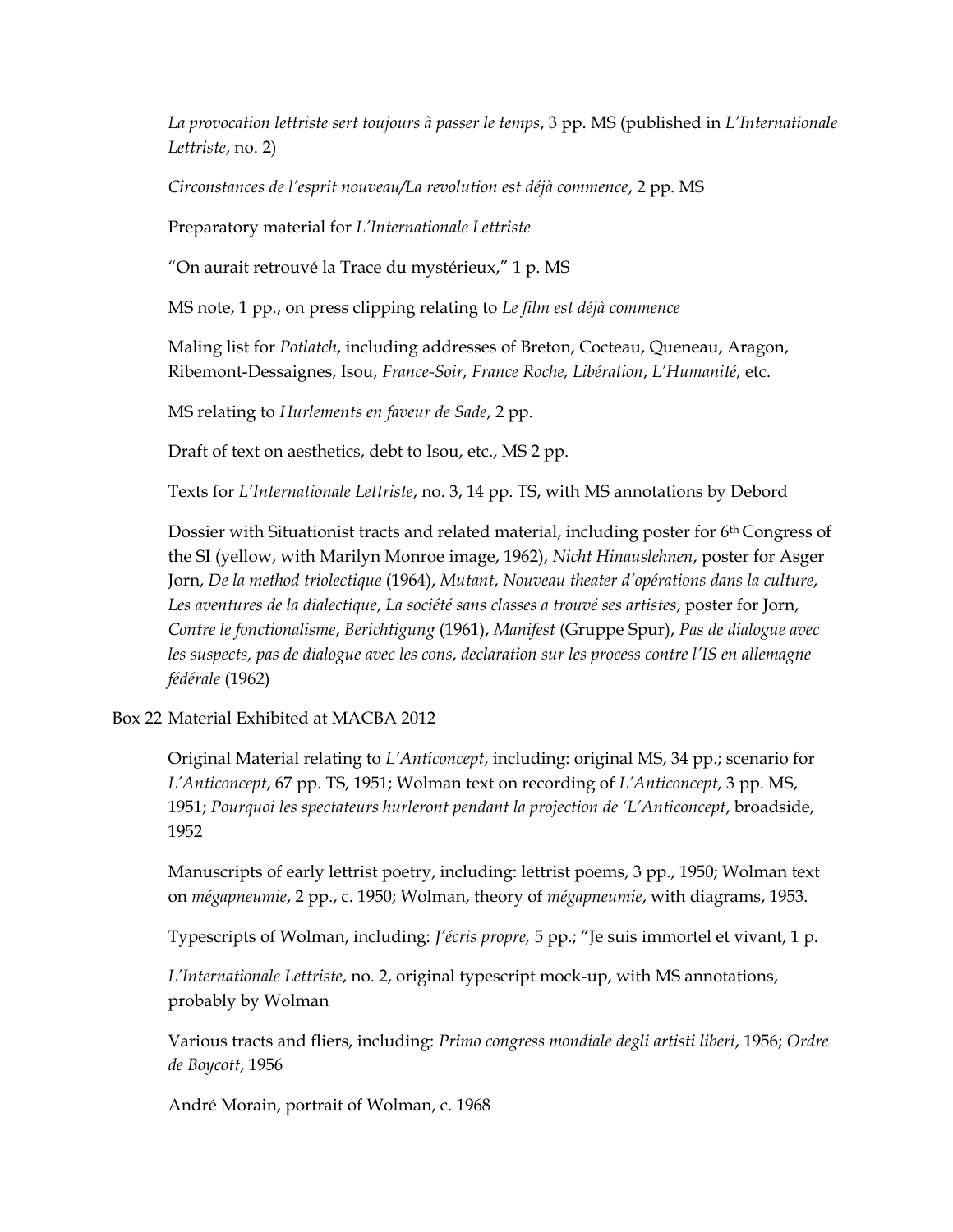Box 23 Notes and Drafts

*De l'anticoncept à l'Anticoncept*, with *Inhumations*, 60 pp.MS, 1992

7 dossiers with diverse drafts, untitled, c. 375 pp. MS, c. 1953-1982

Box 24 Notes and Drafts, 1993-1994

7 notebooks, c. 460 pp. total, MS

Box 25 Notes, Drafts, and Documents

Includes TS relating to *Les inhumations* and *La peinture dépeinte*, with publicity and drafts, largely relating to exhibitions, 1970s-1990s

Documents relating to Wolman's pre-Lettrist activities, including membership in Union de la Jeunesse Juive (1944), reporter status for *Combat* and other newspapers, student and youth hostel identification cards (1947-1948), also publicity for *Tabou*.

Box 26 Printed Materials, 1952-1995

Box 27 Drafts and Documents, Primarily Relating to *Les inhumations* (1994-95)

Box 28 *Wolman Résumé,* Drafts, Documents, and Photocopies

Box 29 Drafts, Documents, and Correspondence, c. 1950-1990

MSS, TSS, and notes relating to *Duhring Duhring, Haute Vie,* and *Les Inhumations*, c. 400pp total

Lettrist tracts and related drafts, correspondence, bulk 1960-62

Circulars, protocols, correspondence relating to Lettrist activities of Wolman, Brau, Altman, Spacagna, Isou, Roberdhay,and others, 1961-1962

Early Lettrist tracts and publications, 1950-1953

Box 30 Documents Relating to Exhibition and Events, 1977-83

Box 31 *Wolman Résumé*, Drafts, Documents, and Photocopies

Box 32 *Wolman Résumé*, Corrected Proofs

Box 33 *Wolman Résumé*, Drafts, Documents, Photocopies, and Correspondence

Box 34 *Wolman Résumé*, Documents (Primarily Press Clippings and Fliers, c. 1964-1978)

Box 35 *Wolman Résumé*, Documents (Primarily Fliers and Catalogs, bulk 1980s)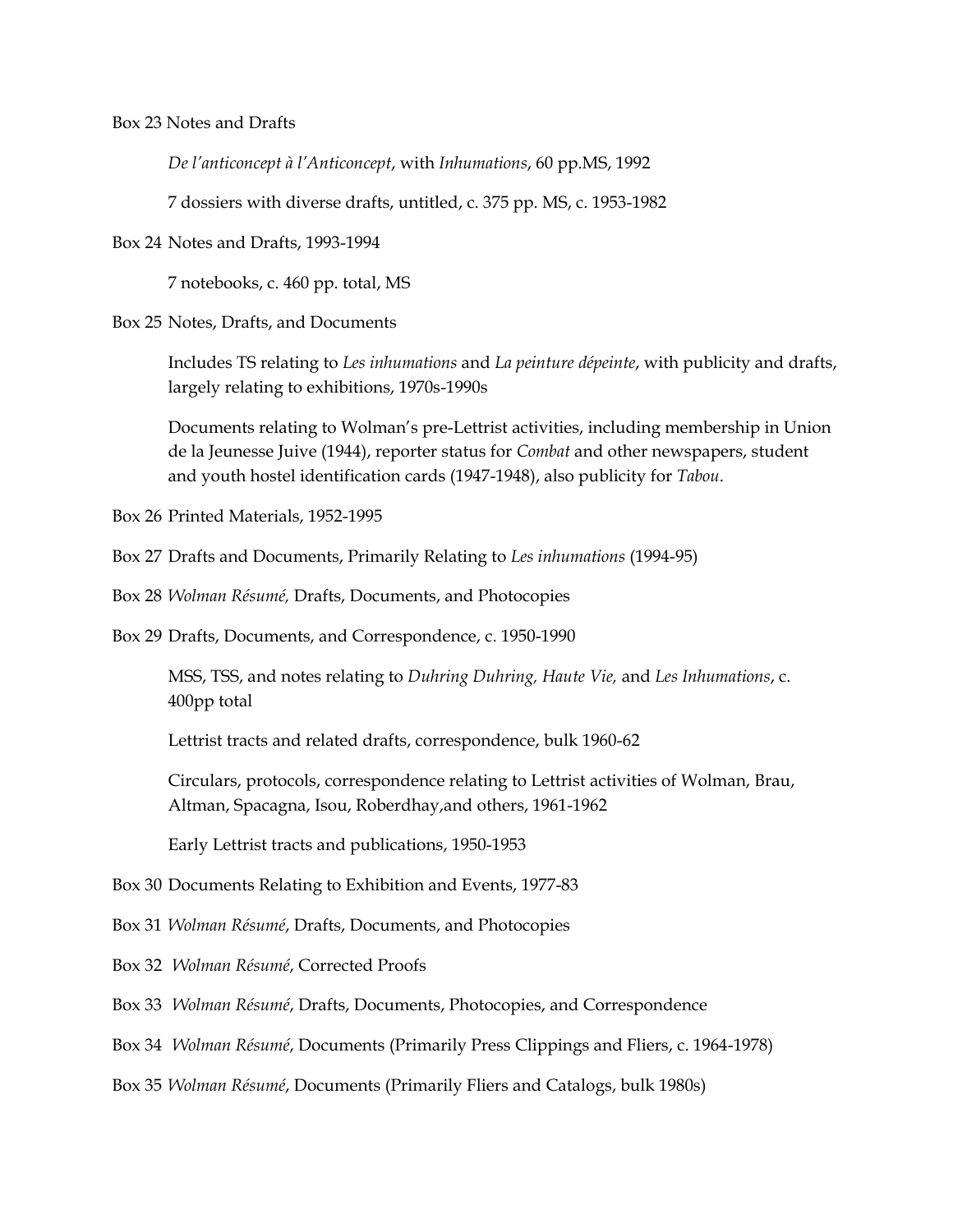Box 36 Exhibition Invitations and Catalogs, c. 1968-85

Box 37 Correspondence, Drafts, and Documents, c. 1950-1978

Early Lettrist documents, incl. cadavres exquis with lettrist poems (8 pp MS, c. 1950); Wolman MS on Lettrist painting (c. 1950); correspondence relating to *Traité de vave e d'éternité* (1952); MS and TS relating to dérives and psychogeography, with annotations of Guy Debord (1953-1954); Cannes Film Festival invitation (1952); cinema flier signed by Debord, Wolman, Mension, Brau, Berlé, and others (1953); Brau TS with manuscript corrections by Debord

Correspondence with Henri Chopin and Noel Arnaud, 1964-1982

Transcript of a telephone conversation with Isou (1974)

Correspondence with Arnaud, Chopin, Bertini, Dufrêne, Sarenco, Greil Marcus, and others, bulk 1970s/1980s

Box 38 Correspondence 1953-1991

Correspondents include Altman, Arnaud, Michele Bernstein, Bertini, Brau, Mension, Pinot-Gallizio, and others

Box 39 *Peinture/Depeinte*, Drafts (c. 200 pp. MSS, 1990-1991)

Box 40 *Peinture/Depeinte*, Drafts (c. 200 pp. MS, TS, 1991-1992)

- Box 41 *Peinture/Depeinte*, Drafts (c. 400 pp. MS, 1993-1994)
- Box 42 *Le Monde du 22 Novembre* and *Vivre et Mourir*, Drafts (MS, Corrected Photocopies)
- Box 43 *Le Monde du 22 Novembre*, Drafts (MSS)

Box 44 *Le Monde du 22 Novembre*, Drafts (Annotated Photocopies, MSS, original maquettes)

- Box 45 *L'Homme Separé*, Drafts (MSS, TSS, maquettes)
- Box 46 *L'Homme Separé*, Drafts
- Box 47 First Editions, Journals, Publications by François Dufrêne and Isidore Isou, *Poésie Nouvelle La Dictature Lettriste* (c. 1950–1980s)

First edition copies of *Vivre et mourir* (1984); *Peinture dépeinte*; *Appel à témoins*; *Le sens perdu de l'interruption; FIAC 81* (double-page spread on Wolman, 1981);

3 test pressings of *Poésie physique* by Wolman, François Dufrêne, and Jean-Louis Brau (Sept. 23, 1965)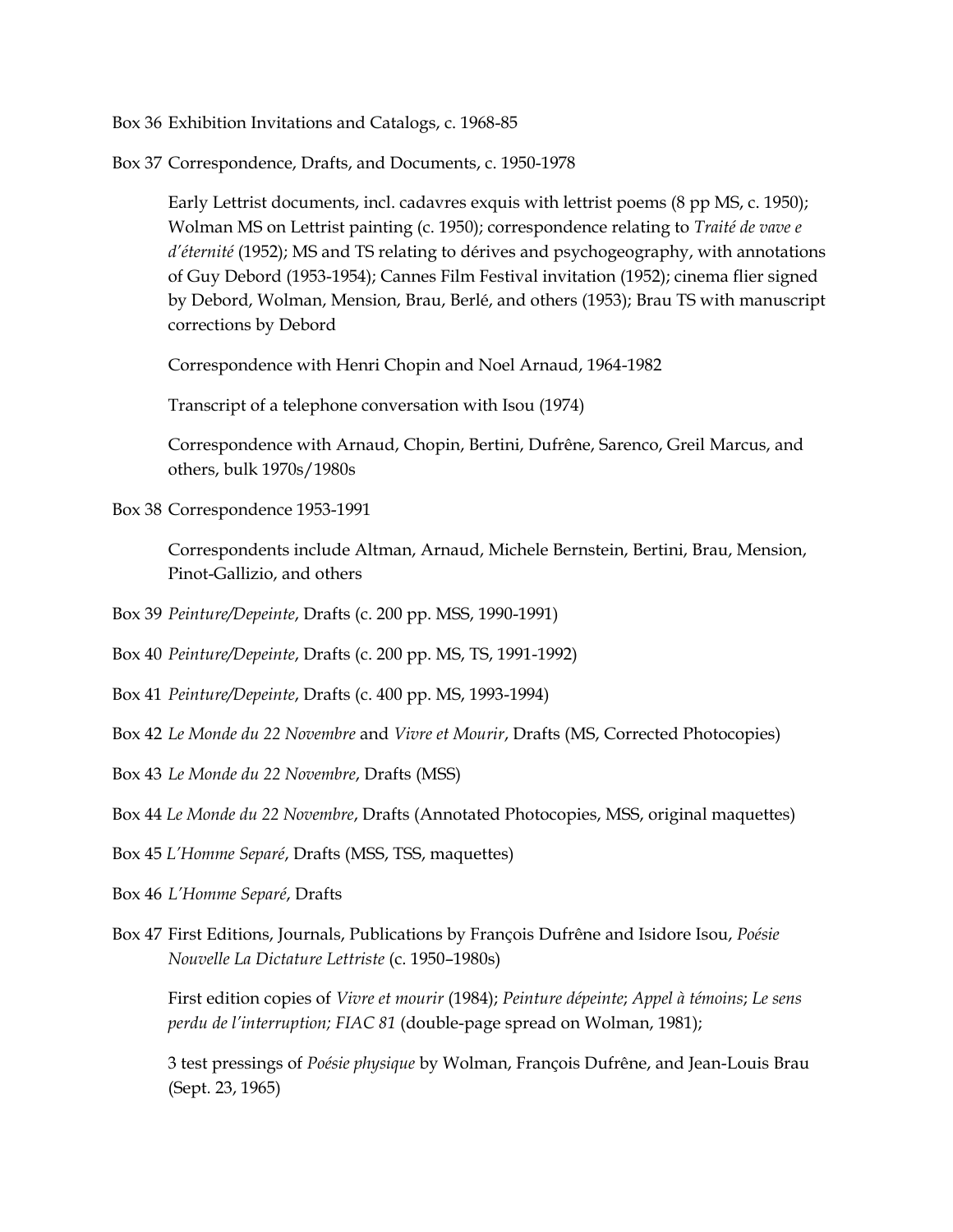*Poésie Nouvelle La Dictature Lettriste,* first and second supplements to nos. 17-20 (1961- 1962); *OPUS International,* no. 40/41: Poésie en question; *L'humidité*, no. 20 (1974); *Paris Théâtre*, no. 218, avec Jacques Spacagna and Aude Jessemin; Wolman's text "Séparation du mot" in *Kanal6* (1984); "Lettre au président de la république" in *La revue de Psychokladologie et de psychothéie*, no. 2 (1970); *Les Cahiers du lettrisme et de l'esthapéïrisme*, nos. 1 and 3 (1961); *Poésie Nouvelle*, no. 4, plus supplement 13, 2, 6, 8, 9, 11, 15; *PSI*, no. 1, with original picture by Jacques Spacagna; *O*, nos. A and B (1965), with a letter written on thick felt by Roberto Altmann, as well as nos. C, D, CD2, E, F, and G; *La Lettre,* nos. 1, 5- 11, with watchword (Oct. 9, 1963); *CRL*

François Dufrêne's *La Cantate des mots camés* (published by Achele and Wolman, 1983; very rare)

"Essai d'histoire comparée du lettrisme" by Isidore Isou (under moniker A. Robin), which mentions Wolman; rare plate of Isidore Isou, *S.O.S*: *Manifeste du Soulèvement de la jeunesse* (1950)

Box 48 Exhibition Catalogs (1967-1994)

Box 49 Journals, Exhibition Materials, *Le Monde* (1962-

Assorted journals, including *Nouvelle Génération*, nos. 1 and 2 (1962); *Avant-garde lettriste et esthapéiriste,* nos. 1 and 2, (1964); *Arguments Lettristes*, no. 1; *Revue La Dictature Lettriste,*  no. 1 (1946), with handwritten notations by Wolman; *Front de la jeunesse*, no. 1 (1950); test maquette of *Ur*, no. 2 (1952); *Internationale Lettriste,* no. 2 (1952), printed on both sides with pink stamps.

Exhibition materials, including brochures, exhibition records, and many announcement cards (1973-2007), as well as exhibition catalogs, including *Comparaisons* (1962) and Third Biennale of Paris (1963).

Flyers, including "Limelight" (1964, two versions), "Seliberté de parole" (May 6-7, 1969), "La Décomposition" (1980)

*Le monde*, 610 pp. MS by Wolman: "des phrases déchirées dans des des phrases déchirées dans des phrases déchirées dans…"

Box 50 Correspondence (1978-2011)

Correspondence and related papers from Dominique Meens and Graciela Prieto.

Box 51 Posters, Manuscript, Photographs (1970s-1990s)

Small poster for *Jacob ou la persuasion*, Galerie Messine (1971); *Les inumations peinture dépeinte*, Secours populaire français (1995)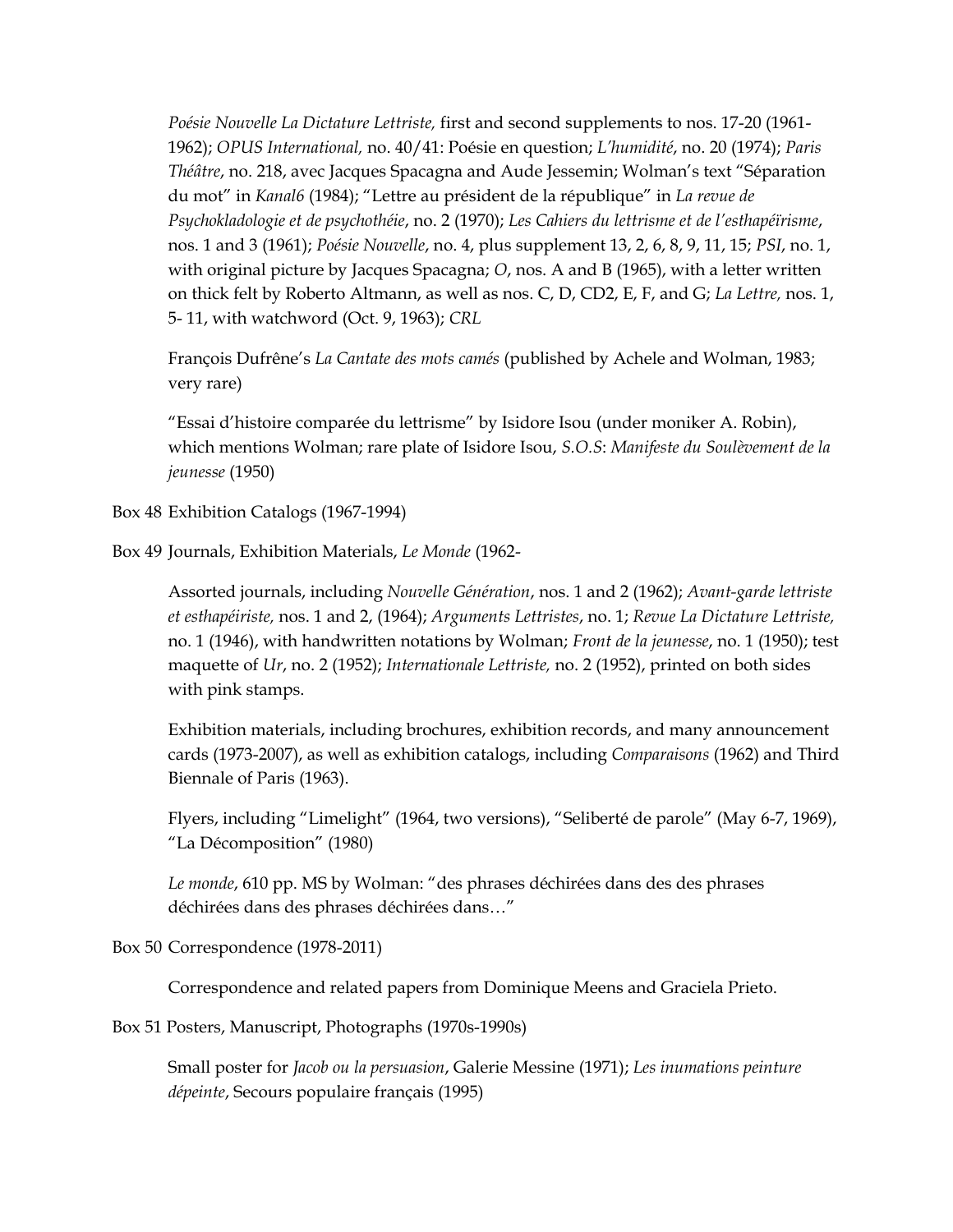Photocopies of MS (18 pp.), including "Sur le temps qu'il faut"; "Je suis la proie des mots"; "Comment taire le tableau"; "Haute vie"; "Le livre des mots; 8 photocopies of petites baguettes (Scotch Art)?

Several small photographic portraits from the artist's pocketbook

Box 52 Posters, Journal, Manuscript (1953, 1959, undated)

Set of six posters: "Attention un artiste peut en cacher un autre"; "Vous voulez vivre mieux c'est facile c'est difficile rayez la mention inutile"; "Vous avez quelque chose à dire"; "Êtes vous sûr de bien voir"; "La peinture doit être fête pour tout le monde et 1 ex avec lettres blanches"; "Vous aurez dix huit ans pourquoi"; two versions of poster *L'autre moitié*

*International Lettriste*, no. 3 (1953)

Tract by Jean-Louis Brau, "Ptotel'asymptotel'asymptotel" (1959)

"Quelques jours en août," MS (5 pp.) with letters restored by hand by Wolman

Box 53 Posters (c. 1960s-1980s)

Maquette of poster for Valérie Schmidt *Sans Typo (yeux + bouches)*, unique; *Prenez un livre dit elle, Bar de l'aventure* (1980); *Art Scotch 2,* Valérie Schmidt (1966); placard of official gallery listings, probably unique

Box 54 Poster for the May 1968 demonstrations

Box 55 Posters for The Festival at Fort Boyard (1967)

Box 56 Exhibition Posters, *Déchet d'œuvre, Wolman Résumé* (1979–1992)

Posters for Calais exhibition (2 versions); *Histoire de la peinture*, Grand Palais (1979); program (with a picture by Man Ray) for *Poète-plasticiens*, organized by Liliane Vincy (June 12-14, 1992)

Test enlargements of *Déchet d'œuvre* (25 pp., 1981)

Pages from *Wolman Résumé* (28 pp.)

Box 57 Exhibition Posters, Silkscreen Prints, Lithograph (1972-2007)

Exhibition posters for *29 Artistes*, Essec, Cergy-Pontoise (1974); *Espaces Nouveaux*, Galerie Spiess, Art Basel (1978); poster designed by Wolman, *C'est le mouvement séparatiste qui provoque l'espace*, Galerie Weiller (1978); *Art Script* (1980); Calais exhibition (1983); CIPM (2007)